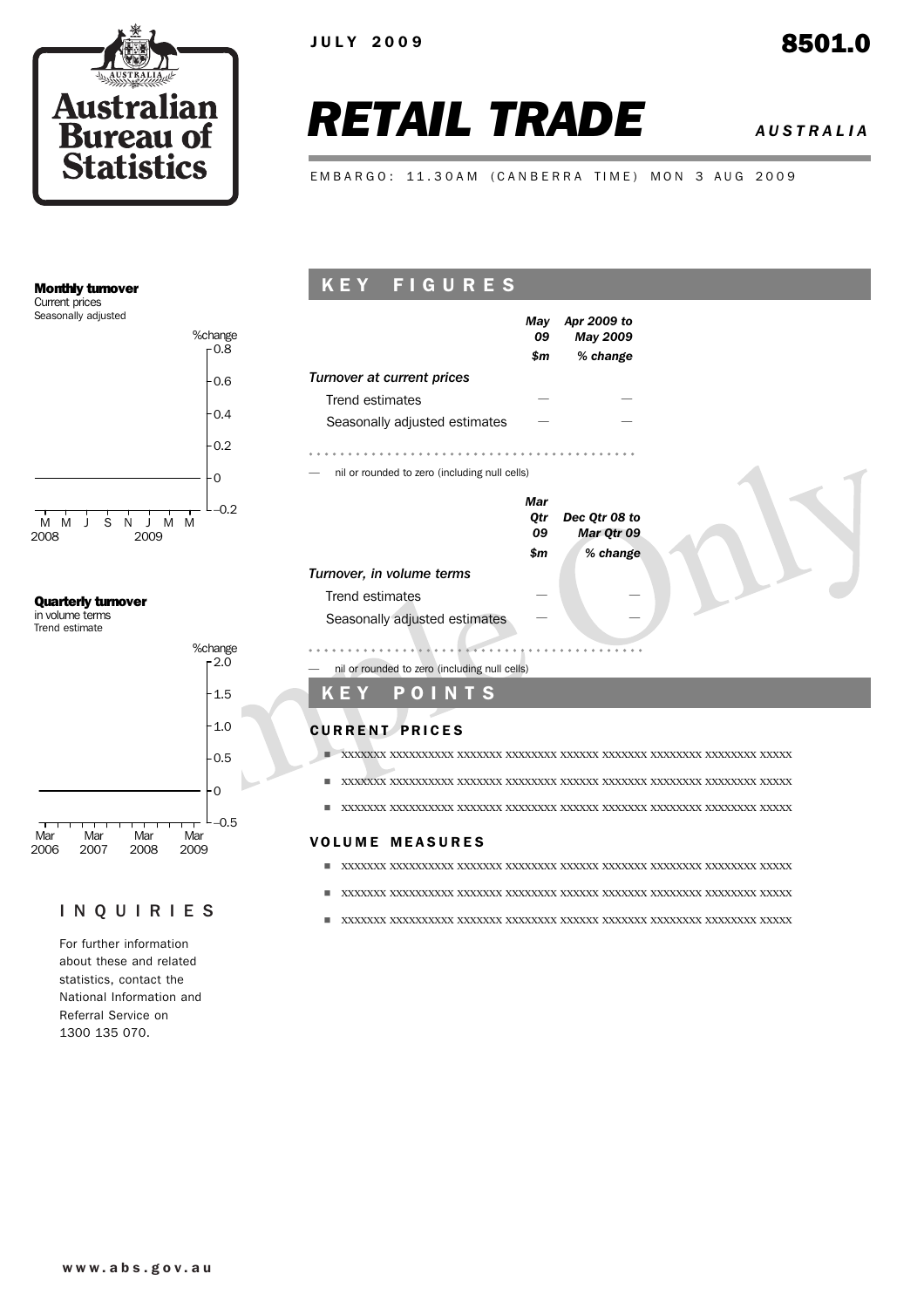# NOTES

#### FO R T H C O M I N G IS S U E S *ISSUE RELEASE DATE*

| <b>ISSUE</b>   | <b>RELEASE DATE</b> |  |  |  |  |  |  |
|----------------|---------------------|--|--|--|--|--|--|
| August 2009    | 30 September 2009   |  |  |  |  |  |  |
| September 2009 | 4 November 2009     |  |  |  |  |  |  |
| October 2009   | 4 December 2009     |  |  |  |  |  |  |
| November 2009  | 7 January 2010      |  |  |  |  |  |  |
| December 2009  | 4 February 2010     |  |  |  |  |  |  |
|                |                     |  |  |  |  |  |  |

 $\alpha$  ,  $\alpha$  ,  $\alpha$ 

Brian Pink Australian Statistician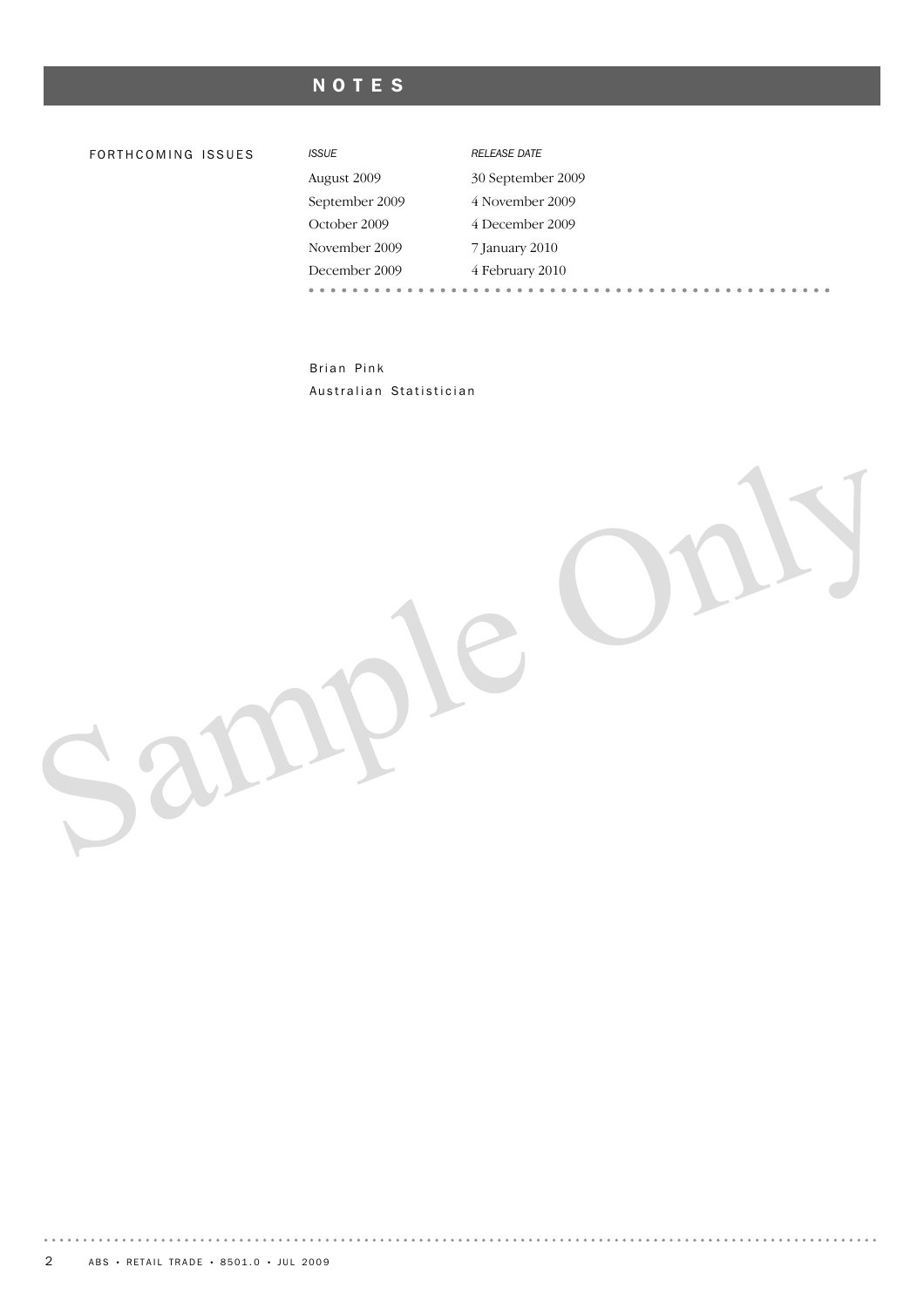#### ANALYSIS

| TOTAL RETAIL-MONTHLY | $\bold{XXX}$ |  |
|----------------------|--------------|--|
|                      | $\bold{XXX}$ |  |
|                      | $\bold{XXX}$ |  |
|                      | $\bold{XXX}$ |  |
|                      | $\bold{XXX}$ |  |
|                      | $\bold{XXX}$ |  |
|                      | $\bold{XXX}$ |  |
|                      | $\bold{XXX}$ |  |
|                      | $\bold{XXX}$ |  |
| TOTAL                | $\bold{XXX}$ |  |
| RETAIL-QUARTERLY     | $\bold{XXX}$ |  |
|                      | $\bold{XXX}$ |  |
|                      | $\bold{XXX}$ |  |
|                      |              |  |
|                      |              |  |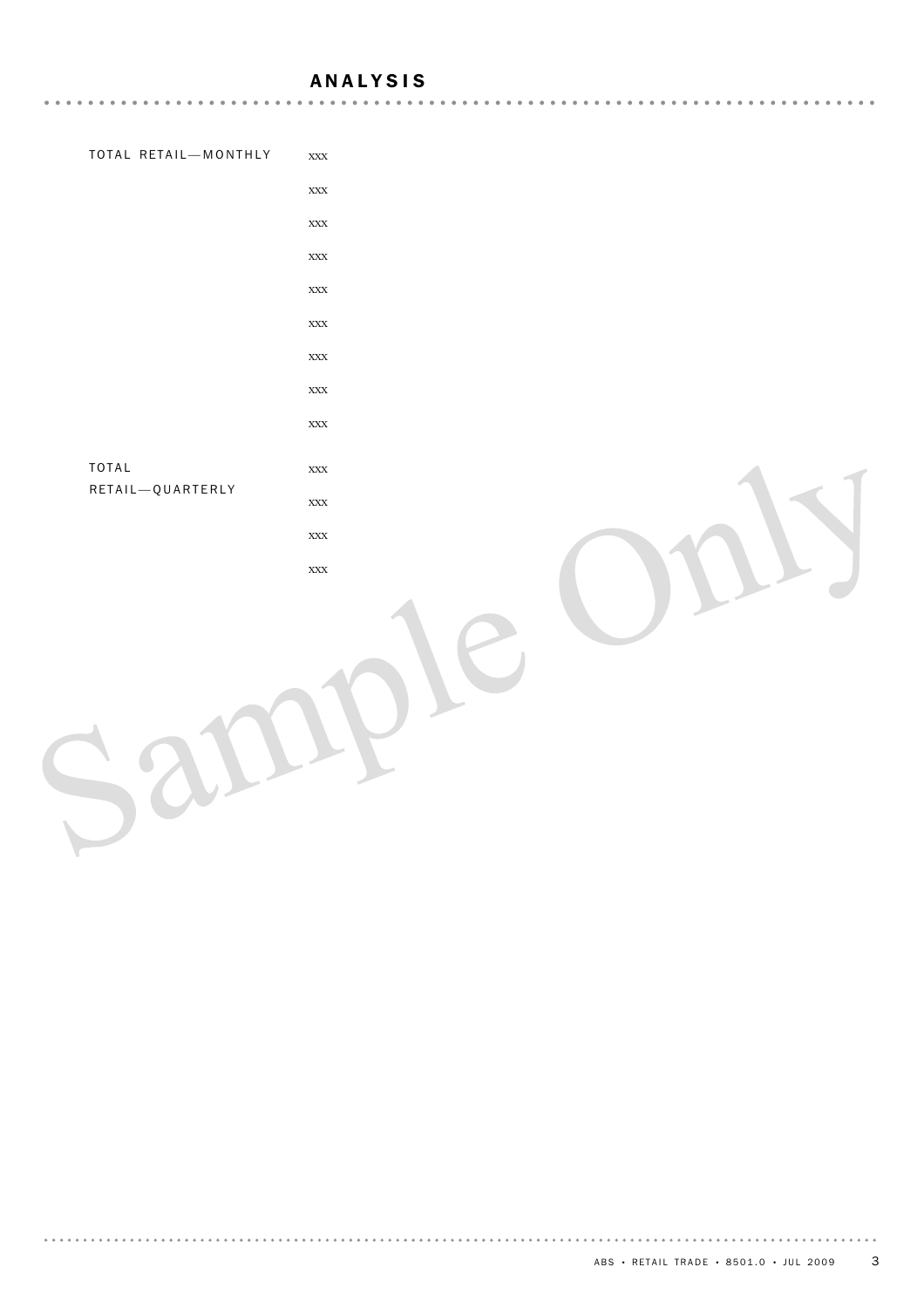|                              |                   | Household and personal | Clothing,<br>footwear               |                                   |                          | Cafes,<br>restaurants<br>and                                                                                                                                                                                                   |                            |  |
|------------------------------|-------------------|------------------------|-------------------------------------|-----------------------------------|--------------------------|--------------------------------------------------------------------------------------------------------------------------------------------------------------------------------------------------------------------------------|----------------------------|--|
| Month                        | Food<br>retailing | goods<br>retailing     | accessory<br>retailing              | Department<br>stores              | Other                    | takeaway<br>retailing food services                                                                                                                                                                                            | Total                      |  |
|                              |                   |                        |                                     | $\alpha$<br>$\alpha$<br>$\bullet$ |                          |                                                                                                                                                                                                                                | $\alpha = \alpha - \alpha$ |  |
|                              |                   |                        |                                     | ORIGINAL (\$ million)             |                          |                                                                                                                                                                                                                                |                            |  |
| 2008                         |                   |                        |                                     |                                   |                          |                                                                                                                                                                                                                                |                            |  |
| March                        |                   |                        |                                     |                                   |                          |                                                                                                                                                                                                                                |                            |  |
| April                        |                   |                        |                                     |                                   |                          |                                                                                                                                                                                                                                |                            |  |
| May                          |                   |                        |                                     |                                   |                          |                                                                                                                                                                                                                                |                            |  |
| June                         |                   |                        |                                     |                                   |                          |                                                                                                                                                                                                                                |                            |  |
|                              |                   |                        |                                     |                                   |                          |                                                                                                                                                                                                                                |                            |  |
| July                         |                   |                        |                                     |                                   |                          |                                                                                                                                                                                                                                |                            |  |
| August                       |                   |                        |                                     |                                   |                          |                                                                                                                                                                                                                                |                            |  |
| September                    |                   |                        |                                     |                                   |                          |                                                                                                                                                                                                                                |                            |  |
| October                      |                   |                        |                                     |                                   |                          |                                                                                                                                                                                                                                |                            |  |
| November                     |                   |                        |                                     |                                   |                          |                                                                                                                                                                                                                                |                            |  |
| December                     |                   |                        |                                     |                                   |                          |                                                                                                                                                                                                                                |                            |  |
| 2009                         |                   |                        |                                     |                                   |                          |                                                                                                                                                                                                                                |                            |  |
|                              |                   |                        |                                     |                                   |                          |                                                                                                                                                                                                                                |                            |  |
| January                      |                   |                        |                                     |                                   |                          |                                                                                                                                                                                                                                |                            |  |
| February                     |                   |                        |                                     |                                   |                          |                                                                                                                                                                                                                                |                            |  |
| March                        |                   |                        |                                     |                                   |                          |                                                                                                                                                                                                                                |                            |  |
| April                        |                   |                        |                                     |                                   |                          |                                                                                                                                                                                                                                |                            |  |
| May                          |                   |                        |                                     |                                   |                          |                                                                                                                                                                                                                                |                            |  |
| 2008                         |                   |                        |                                     | SEASONALLY ADJUSTED (\$ million)  |                          |                                                                                                                                                                                                                                |                            |  |
| March                        |                   |                        |                                     |                                   |                          |                                                                                                                                                                                                                                |                            |  |
| April                        |                   |                        |                                     |                                   |                          |                                                                                                                                                                                                                                |                            |  |
| May                          |                   |                        |                                     |                                   |                          |                                                                                                                                                                                                                                |                            |  |
| June                         |                   |                        |                                     |                                   |                          |                                                                                                                                                                                                                                |                            |  |
| July                         |                   |                        |                                     |                                   |                          |                                                                                                                                                                                                                                |                            |  |
| August                       |                   |                        |                                     |                                   |                          |                                                                                                                                                                                                                                |                            |  |
| September                    |                   |                        |                                     |                                   |                          |                                                                                                                                                                                                                                |                            |  |
| October                      |                   |                        |                                     |                                   |                          |                                                                                                                                                                                                                                |                            |  |
| November                     |                   |                        |                                     |                                   |                          |                                                                                                                                                                                                                                |                            |  |
| December                     |                   |                        |                                     |                                   |                          |                                                                                                                                                                                                                                |                            |  |
|                              |                   |                        |                                     |                                   |                          |                                                                                                                                                                                                                                |                            |  |
| 2009                         |                   |                        |                                     |                                   |                          |                                                                                                                                                                                                                                |                            |  |
| January                      |                   |                        |                                     |                                   |                          |                                                                                                                                                                                                                                |                            |  |
| February                     |                   |                        |                                     |                                   |                          |                                                                                                                                                                                                                                |                            |  |
|                              |                   |                        |                                     |                                   |                          |                                                                                                                                                                                                                                |                            |  |
|                              |                   |                        |                                     |                                   |                          |                                                                                                                                                                                                                                |                            |  |
| March                        |                   |                        |                                     |                                   |                          |                                                                                                                                                                                                                                |                            |  |
| April                        |                   |                        |                                     |                                   |                          |                                                                                                                                                                                                                                |                            |  |
| May                          |                   |                        |                                     |                                   |                          |                                                                                                                                                                                                                                |                            |  |
|                              |                   |                        | $\mathbf{0}=\mathbf{0}=\mathbf{0}.$ | TREND (\$ million)                | .                        |                                                                                                                                                                                                                                |                            |  |
| March                        |                   |                        |                                     |                                   |                          |                                                                                                                                                                                                                                |                            |  |
|                              |                   |                        | -                                   | -                                 |                          |                                                                                                                                                                                                                                |                            |  |
| April                        |                   |                        | -                                   | $\overline{\phantom{0}}$          | $\overline{\phantom{0}}$ | $\overline{\phantom{0}}$                                                                                                                                                                                                       | -                          |  |
| May                          |                   |                        | -                                   | ÷.                                |                          | and the contract of the contract of the contract of the contract of the contract of the contract of the contract of the contract of the contract of the contract of the contract of the contract of the contract of the contra |                            |  |
| June                         |                   |                        |                                     |                                   |                          |                                                                                                                                                                                                                                |                            |  |
| July                         |                   |                        |                                     |                                   |                          |                                                                                                                                                                                                                                |                            |  |
| August                       |                   |                        | -                                   | L.                                | $\overline{\phantom{0}}$ | <u>.</u>                                                                                                                                                                                                                       | -                          |  |
| September                    |                   |                        | -                                   | $\overline{\phantom{0}}$          | -                        | $\overline{\phantom{0}}$                                                                                                                                                                                                       | -                          |  |
| October                      |                   |                        | -                                   | $\overline{\phantom{0}}$          | $\overline{\phantom{0}}$ | $\overline{\phantom{0}}$                                                                                                                                                                                                       | -                          |  |
| November                     |                   |                        |                                     |                                   |                          |                                                                                                                                                                                                                                |                            |  |
|                              |                   |                        |                                     |                                   |                          |                                                                                                                                                                                                                                |                            |  |
| December                     |                   |                        |                                     |                                   |                          |                                                                                                                                                                                                                                |                            |  |
| January                      |                   |                        |                                     |                                   |                          |                                                                                                                                                                                                                                |                            |  |
| February                     |                   |                        |                                     |                                   |                          |                                                                                                                                                                                                                                |                            |  |
| March                        |                   |                        |                                     |                                   |                          |                                                                                                                                                                                                                                | -                          |  |
|                              |                   |                        |                                     |                                   |                          |                                                                                                                                                                                                                                |                            |  |
| 2008<br>2009<br>April<br>May |                   |                        |                                     |                                   |                          |                                                                                                                                                                                                                                |                            |  |

— nil or rounded to zero (including null cells)

S

. . . . . . . . .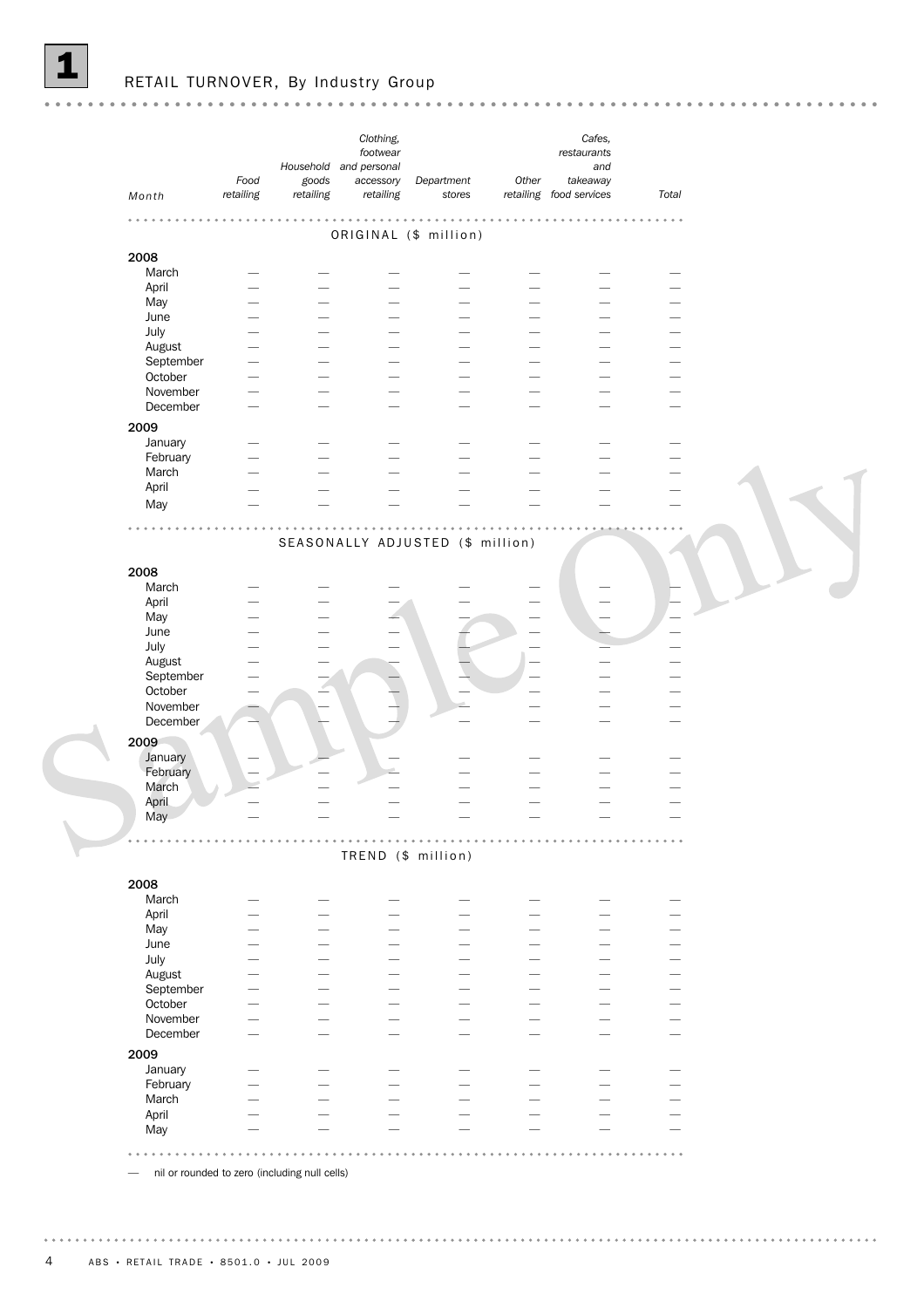$\sqrt{2}$ 

|                                                                                                      | Food      | goods     | Clothing,<br>footwear<br>Household and personal<br>accessory | Department                                          | Other                    | Cafes,<br>restaurants<br>and<br>takeaway |                            |  |
|------------------------------------------------------------------------------------------------------|-----------|-----------|--------------------------------------------------------------|-----------------------------------------------------|--------------------------|------------------------------------------|----------------------------|--|
| Month                                                                                                | retailing | retailing | retailing                                                    | stores                                              |                          | retailing food services                  | Total                      |  |
|                                                                                                      |           |           | .                                                            | ORIGINAL (% change from preceding month)            |                          |                                          | $\alpha = \alpha - \alpha$ |  |
| 2008                                                                                                 |           |           |                                                              |                                                     |                          |                                          |                            |  |
| March                                                                                                |           |           |                                                              |                                                     |                          |                                          |                            |  |
| April                                                                                                |           |           |                                                              |                                                     |                          |                                          |                            |  |
| May                                                                                                  |           |           |                                                              |                                                     |                          |                                          |                            |  |
| June                                                                                                 |           |           |                                                              |                                                     |                          |                                          |                            |  |
| July                                                                                                 |           |           |                                                              |                                                     |                          |                                          |                            |  |
|                                                                                                      |           |           |                                                              |                                                     |                          |                                          |                            |  |
| August                                                                                               |           |           |                                                              |                                                     |                          |                                          |                            |  |
| September                                                                                            |           |           |                                                              |                                                     |                          |                                          |                            |  |
| October                                                                                              |           |           |                                                              |                                                     |                          |                                          |                            |  |
| November                                                                                             |           |           |                                                              |                                                     |                          |                                          |                            |  |
| December                                                                                             |           |           |                                                              |                                                     |                          |                                          |                            |  |
| 2009                                                                                                 |           |           |                                                              |                                                     |                          |                                          |                            |  |
| January                                                                                              |           |           |                                                              |                                                     |                          |                                          |                            |  |
| February                                                                                             |           |           |                                                              |                                                     |                          |                                          |                            |  |
| March                                                                                                |           |           |                                                              |                                                     |                          |                                          |                            |  |
| April                                                                                                |           |           |                                                              |                                                     |                          |                                          |                            |  |
| May                                                                                                  |           |           |                                                              |                                                     |                          |                                          |                            |  |
|                                                                                                      |           |           |                                                              |                                                     |                          |                                          |                            |  |
|                                                                                                      |           |           |                                                              |                                                     |                          |                                          |                            |  |
|                                                                                                      |           |           |                                                              | SEASONALLY ADJUSTED (% change from preceding month) |                          |                                          |                            |  |
| 2008                                                                                                 |           |           |                                                              |                                                     |                          |                                          |                            |  |
|                                                                                                      |           |           |                                                              |                                                     |                          |                                          |                            |  |
| March                                                                                                |           |           |                                                              |                                                     |                          |                                          |                            |  |
| April                                                                                                |           |           |                                                              |                                                     |                          |                                          |                            |  |
| May                                                                                                  |           |           |                                                              |                                                     |                          |                                          |                            |  |
|                                                                                                      |           |           |                                                              |                                                     |                          |                                          |                            |  |
|                                                                                                      |           |           |                                                              |                                                     |                          |                                          |                            |  |
|                                                                                                      |           |           |                                                              |                                                     |                          |                                          |                            |  |
|                                                                                                      |           |           |                                                              |                                                     |                          |                                          |                            |  |
|                                                                                                      |           |           |                                                              |                                                     |                          |                                          |                            |  |
| June<br>July<br>August<br>September<br>October                                                       |           |           |                                                              |                                                     |                          |                                          |                            |  |
|                                                                                                      |           |           |                                                              |                                                     |                          |                                          |                            |  |
|                                                                                                      |           |           |                                                              |                                                     |                          |                                          |                            |  |
|                                                                                                      |           |           |                                                              |                                                     |                          |                                          |                            |  |
| November<br>December                                                                                 |           |           |                                                              |                                                     |                          |                                          |                            |  |
| January                                                                                              |           |           |                                                              |                                                     |                          |                                          |                            |  |
|                                                                                                      |           |           |                                                              |                                                     |                          |                                          |                            |  |
|                                                                                                      |           |           |                                                              |                                                     |                          |                                          |                            |  |
| March                                                                                                |           |           |                                                              |                                                     |                          |                                          |                            |  |
|                                                                                                      |           |           |                                                              |                                                     |                          |                                          |                            |  |
|                                                                                                      |           |           |                                                              |                                                     |                          |                                          |                            |  |
|                                                                                                      |           |           |                                                              |                                                     |                          |                                          |                            |  |
| April<br>May                                                                                         |           |           |                                                              | TREND (% change from preceding month)               |                          |                                          |                            |  |
| February                                                                                             |           |           |                                                              |                                                     |                          |                                          |                            |  |
| March                                                                                                |           |           |                                                              |                                                     |                          |                                          |                            |  |
| 2009<br>2008                                                                                         |           |           |                                                              |                                                     |                          |                                          |                            |  |
| April                                                                                                |           |           |                                                              |                                                     | $\overline{\phantom{0}}$ |                                          |                            |  |
|                                                                                                      |           |           |                                                              |                                                     |                          |                                          |                            |  |
|                                                                                                      |           |           |                                                              |                                                     |                          |                                          |                            |  |
|                                                                                                      |           |           |                                                              |                                                     | $\overline{\phantom{0}}$ |                                          |                            |  |
|                                                                                                      |           |           |                                                              |                                                     |                          |                                          |                            |  |
|                                                                                                      |           |           |                                                              |                                                     |                          |                                          |                            |  |
|                                                                                                      |           |           |                                                              |                                                     | $\overline{\phantom{0}}$ |                                          |                            |  |
|                                                                                                      |           |           |                                                              |                                                     |                          |                                          |                            |  |
|                                                                                                      |           |           |                                                              |                                                     |                          |                                          |                            |  |
|                                                                                                      |           |           |                                                              |                                                     |                          |                                          |                            |  |
|                                                                                                      |           |           |                                                              |                                                     | $\overline{\phantom{0}}$ |                                          |                            |  |
|                                                                                                      |           |           |                                                              |                                                     |                          |                                          |                            |  |
| May<br>June<br>July<br>August<br>September<br>October<br>November<br>December<br>January<br>February |           |           |                                                              |                                                     | -                        |                                          |                            |  |
| 2009<br>March                                                                                        |           |           |                                                              |                                                     |                          |                                          |                            |  |
| April<br>May                                                                                         |           |           |                                                              |                                                     |                          |                                          |                            |  |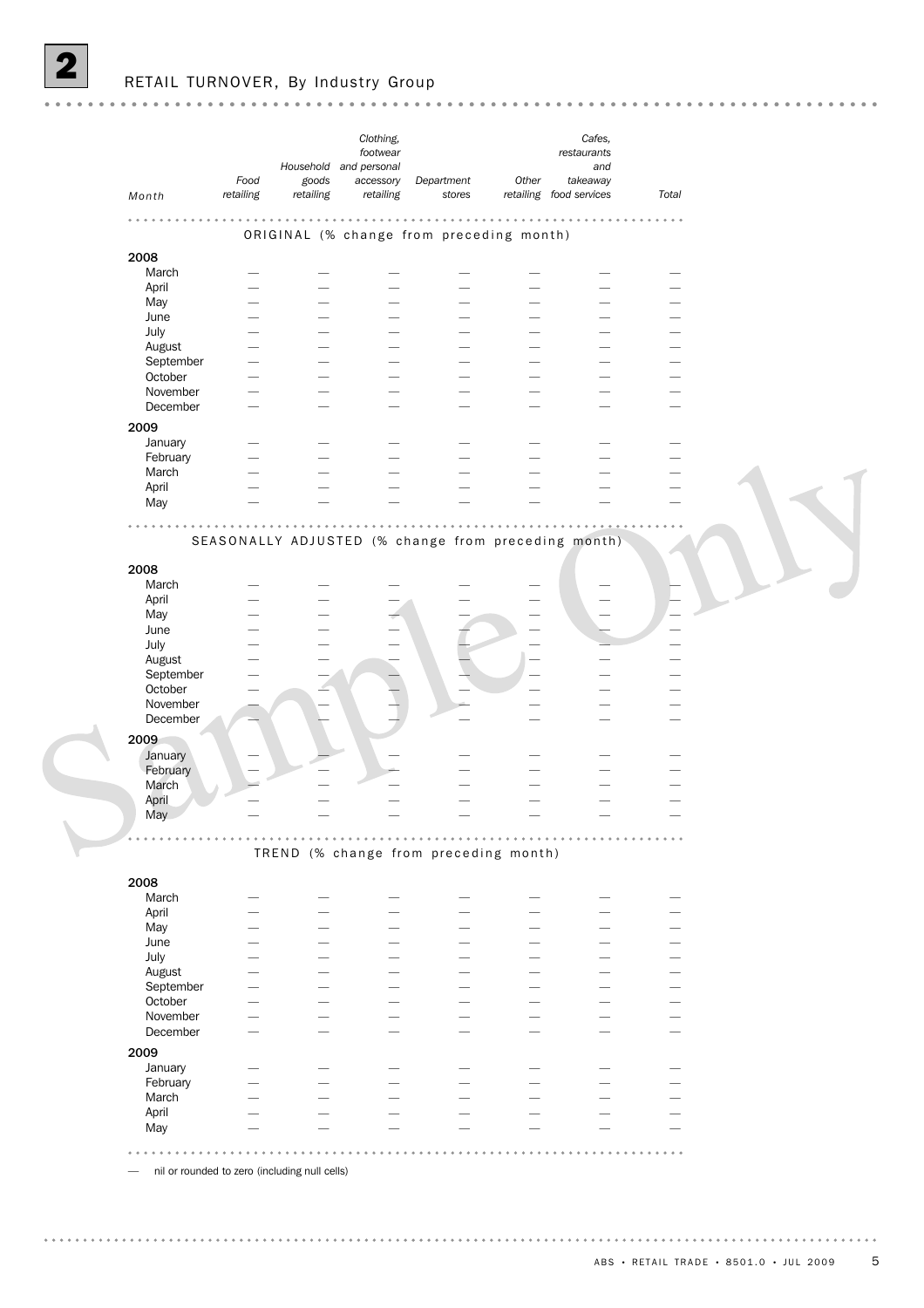

# RETAIL TURNOVER, By State

| Month                | New<br>South<br>Wales | Victoria                                             | Queensland | South<br>Australia               | Western<br>Australia | Tasmania                 | Northern<br>Territory         | Australian<br>Capital<br>Territory | Australia |  |
|----------------------|-----------------------|------------------------------------------------------|------------|----------------------------------|----------------------|--------------------------|-------------------------------|------------------------------------|-----------|--|
|                      |                       |                                                      |            |                                  |                      |                          |                               |                                    |           |  |
|                      |                       |                                                      |            | ORIGINAL (\$ million)            |                      |                          |                               |                                    |           |  |
| 2008                 |                       |                                                      |            |                                  |                      |                          |                               |                                    |           |  |
| March                |                       |                                                      |            |                                  |                      |                          |                               |                                    |           |  |
| April                |                       |                                                      |            |                                  |                      |                          |                               |                                    |           |  |
| May                  |                       |                                                      |            |                                  |                      |                          |                               |                                    |           |  |
| June                 |                       |                                                      |            |                                  |                      |                          |                               |                                    |           |  |
| July                 |                       |                                                      |            |                                  |                      |                          |                               |                                    |           |  |
| August<br>September  |                       |                                                      |            |                                  |                      |                          |                               |                                    |           |  |
| October              |                       |                                                      |            |                                  |                      |                          |                               |                                    |           |  |
| November             |                       |                                                      |            |                                  |                      |                          |                               |                                    |           |  |
| December             |                       |                                                      |            |                                  |                      |                          |                               |                                    |           |  |
| 2009                 |                       |                                                      |            |                                  |                      |                          |                               |                                    |           |  |
| January              |                       |                                                      |            |                                  |                      |                          |                               |                                    |           |  |
| February             |                       |                                                      |            |                                  |                      |                          |                               |                                    |           |  |
| March                |                       |                                                      |            |                                  |                      |                          |                               |                                    |           |  |
| April                |                       |                                                      |            |                                  |                      |                          |                               |                                    |           |  |
| May                  |                       |                                                      |            |                                  |                      |                          |                               |                                    |           |  |
|                      |                       |                                                      |            |                                  |                      |                          |                               |                                    |           |  |
|                      |                       |                                                      |            | SEASONALLY ADJUSTED (\$ million) |                      |                          |                               |                                    |           |  |
|                      |                       |                                                      |            |                                  |                      |                          |                               |                                    |           |  |
| 2008                 |                       |                                                      |            |                                  |                      |                          |                               |                                    |           |  |
| March                |                       |                                                      |            |                                  |                      |                          |                               |                                    |           |  |
| April                |                       |                                                      |            |                                  |                      |                          |                               |                                    |           |  |
| May                  |                       |                                                      |            |                                  |                      |                          |                               |                                    |           |  |
| June                 |                       |                                                      |            |                                  |                      |                          |                               |                                    |           |  |
| July                 |                       |                                                      |            |                                  |                      |                          |                               |                                    |           |  |
| August               |                       |                                                      |            |                                  |                      |                          |                               |                                    |           |  |
| September<br>October |                       |                                                      |            |                                  |                      |                          |                               |                                    |           |  |
| November             |                       |                                                      |            |                                  |                      |                          |                               |                                    |           |  |
| December             |                       |                                                      |            |                                  |                      |                          |                               |                                    |           |  |
|                      |                       |                                                      |            |                                  |                      |                          |                               |                                    |           |  |
| 2009<br>January      |                       |                                                      |            |                                  |                      |                          |                               |                                    |           |  |
| February             |                       |                                                      |            |                                  |                      |                          |                               |                                    |           |  |
| March                |                       |                                                      |            |                                  |                      |                          |                               |                                    |           |  |
| April                |                       |                                                      |            |                                  |                      |                          |                               |                                    |           |  |
| May                  |                       |                                                      |            |                                  |                      |                          |                               |                                    |           |  |
|                      |                       |                                                      |            |                                  |                      |                          |                               |                                    |           |  |
|                      |                       |                                                      |            | IREND (\$ million)               |                      |                          |                               |                                    |           |  |
| 2008                 |                       |                                                      |            |                                  |                      |                          |                               |                                    |           |  |
| March                |                       |                                                      |            |                                  |                      |                          |                               |                                    |           |  |
| April                |                       | $\overline{\phantom{0}}$                             |            |                                  |                      | -                        | $\overline{\phantom{0}}$      | -                                  |           |  |
| May                  |                       | -                                                    |            |                                  |                      |                          | $\overline{\phantom{0}}$      | -                                  |           |  |
| June                 |                       | $\overline{\phantom{0}}$                             |            |                                  |                      | -                        | $\overline{\phantom{0}}$      |                                    |           |  |
| July                 |                       | $\overline{\phantom{0}}$                             |            |                                  |                      | $\overline{\phantom{0}}$ | $\overline{\phantom{0}}$      |                                    |           |  |
| August               |                       |                                                      |            |                                  |                      |                          |                               |                                    |           |  |
| September            |                       |                                                      |            |                                  |                      |                          | -                             |                                    |           |  |
| October              |                       |                                                      |            |                                  |                      |                          | ۰                             |                                    |           |  |
| November             |                       | $\overline{\phantom{0}}$<br>$\overline{\phantom{0}}$ |            |                                  |                      | -                        | $\overline{\phantom{0}}$<br>- | -                                  |           |  |
| December             |                       |                                                      |            |                                  |                      |                          |                               |                                    |           |  |
| 2009                 |                       |                                                      |            |                                  |                      |                          |                               |                                    |           |  |
| January              |                       | $\overline{\phantom{0}}$                             |            | -                                |                      |                          | -                             | -                                  |           |  |
| February             |                       |                                                      |            |                                  |                      |                          |                               |                                    |           |  |
| March<br>April       |                       |                                                      |            |                                  |                      |                          |                               |                                    |           |  |
| May                  |                       |                                                      |            |                                  |                      |                          |                               |                                    |           |  |
|                      |                       |                                                      |            |                                  |                      |                          |                               |                                    |           |  |
| $\qquad \qquad -$    |                       | nil or rounded to zero (including null cells)        |            |                                  |                      |                          |                               |                                    |           |  |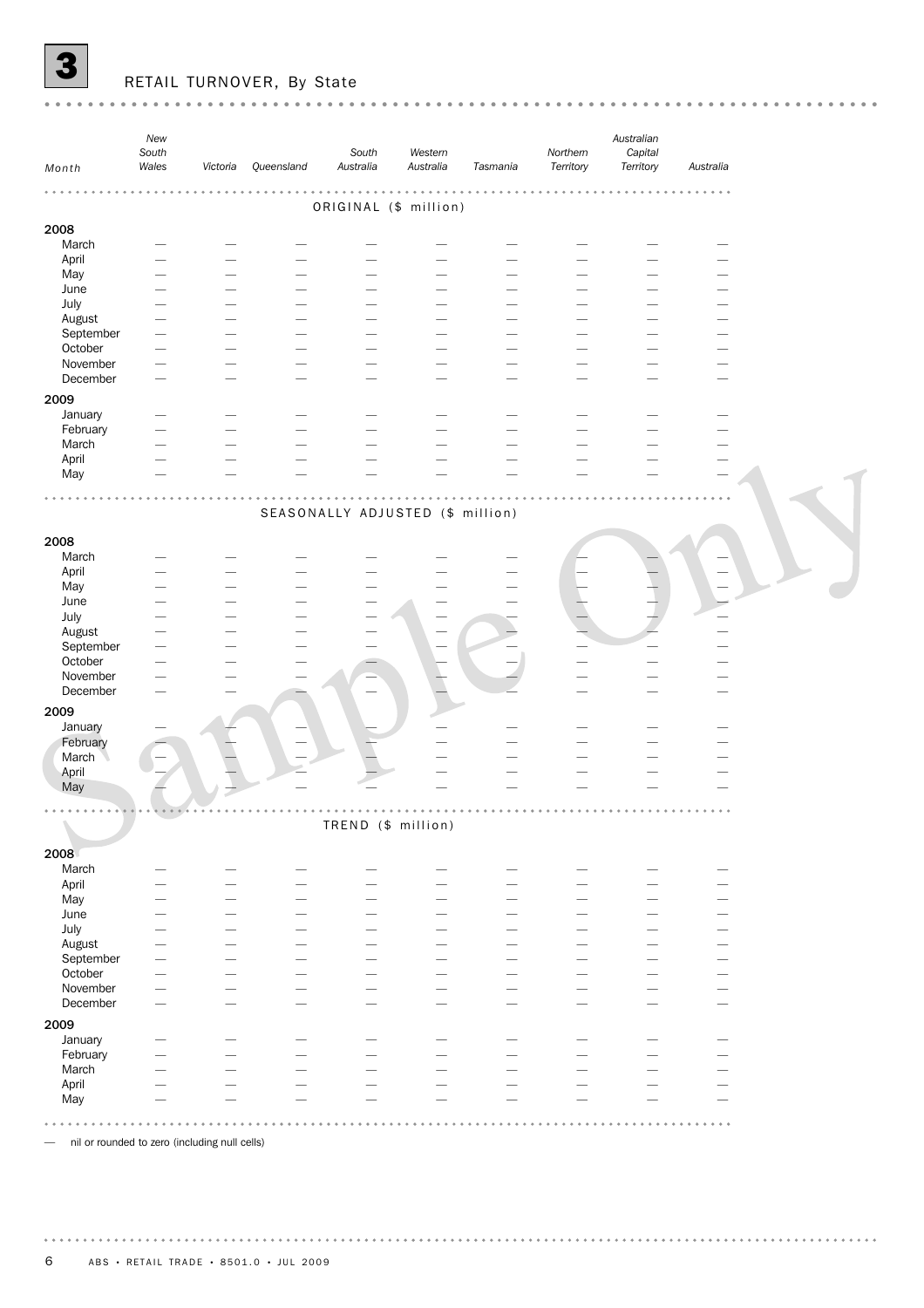

# RETAIL TURNOVER, By State

| Month                | New<br>South<br>Wales | Victoria | Queensland                                          | South<br>Australia | Western<br>Australia | Tasmania                 | Northern<br>Territory | Australian<br>Capital<br>Territory | Australia |  |
|----------------------|-----------------------|----------|-----------------------------------------------------|--------------------|----------------------|--------------------------|-----------------------|------------------------------------|-----------|--|
|                      |                       |          |                                                     |                    | $\alpha$             |                          |                       |                                    |           |  |
|                      |                       |          | ORIGINAL (% change from preceding month)            |                    |                      |                          |                       |                                    |           |  |
| 2008                 |                       |          |                                                     |                    |                      |                          |                       |                                    |           |  |
| March                |                       |          |                                                     |                    |                      |                          |                       |                                    |           |  |
| April                |                       |          |                                                     |                    |                      |                          |                       |                                    |           |  |
| May<br>June          |                       |          |                                                     |                    |                      |                          |                       |                                    |           |  |
| July                 |                       |          |                                                     |                    |                      |                          |                       |                                    |           |  |
| August               |                       |          |                                                     |                    |                      |                          |                       |                                    |           |  |
| September            |                       |          |                                                     |                    |                      |                          |                       |                                    |           |  |
| October              |                       |          |                                                     |                    |                      |                          |                       |                                    |           |  |
| November<br>December |                       |          |                                                     |                    |                      |                          |                       |                                    |           |  |
|                      |                       |          |                                                     |                    |                      |                          |                       |                                    |           |  |
| 2009<br>January      |                       |          |                                                     |                    |                      |                          |                       |                                    |           |  |
| February             |                       |          |                                                     |                    |                      |                          |                       |                                    |           |  |
| March                |                       |          |                                                     |                    |                      |                          |                       |                                    |           |  |
| April                |                       |          |                                                     |                    |                      |                          |                       |                                    |           |  |
| May                  |                       |          |                                                     |                    |                      |                          |                       |                                    |           |  |
|                      |                       |          | SEASONALLY ADJUSTED (% change from preceding month) |                    |                      |                          |                       |                                    |           |  |
| 2008                 |                       |          |                                                     |                    |                      |                          |                       |                                    |           |  |
| March                |                       |          |                                                     |                    |                      |                          |                       |                                    |           |  |
| April                |                       |          |                                                     |                    |                      |                          |                       |                                    |           |  |
| May                  |                       |          |                                                     |                    |                      |                          |                       |                                    |           |  |
| June                 |                       |          |                                                     |                    |                      |                          |                       |                                    |           |  |
| July                 |                       |          |                                                     |                    |                      |                          |                       |                                    |           |  |
| August<br>September  |                       |          |                                                     |                    |                      |                          |                       |                                    |           |  |
| October              |                       |          |                                                     |                    |                      |                          |                       |                                    |           |  |
| November             |                       |          |                                                     |                    |                      |                          |                       |                                    |           |  |
| December             |                       |          |                                                     |                    |                      |                          |                       |                                    |           |  |
| 2009                 |                       |          |                                                     |                    |                      |                          |                       |                                    |           |  |
| January              |                       |          |                                                     |                    |                      |                          |                       |                                    |           |  |
| February             |                       |          |                                                     |                    |                      |                          |                       |                                    |           |  |
| March                |                       |          |                                                     |                    |                      |                          |                       |                                    |           |  |
| April<br>May         |                       |          |                                                     |                    |                      |                          |                       |                                    |           |  |
|                      |                       |          |                                                     |                    |                      |                          |                       |                                    |           |  |
|                      |                       |          |                                                     |                    |                      |                          |                       |                                    |           |  |
|                      |                       |          | TREND (% change from preceding month)               |                    |                      |                          |                       |                                    |           |  |
| 2008                 |                       |          |                                                     |                    |                      |                          |                       |                                    |           |  |
| March                |                       |          |                                                     |                    |                      |                          |                       |                                    |           |  |
| April                |                       |          |                                                     |                    |                      | -                        |                       |                                    |           |  |
| May                  |                       |          |                                                     |                    |                      | -                        |                       |                                    |           |  |
| June<br>July         |                       |          |                                                     |                    |                      | -<br>-                   |                       |                                    |           |  |
| August               |                       |          |                                                     |                    |                      | -                        |                       |                                    |           |  |
| September            |                       |          |                                                     |                    |                      |                          |                       |                                    |           |  |
| October              |                       |          |                                                     |                    |                      |                          |                       |                                    |           |  |
| November             |                       |          |                                                     |                    |                      |                          |                       |                                    |           |  |
| December             |                       |          |                                                     |                    |                      | $\overline{\phantom{0}}$ |                       |                                    |           |  |
| 2009                 |                       |          |                                                     |                    |                      |                          |                       |                                    |           |  |
| January              |                       |          |                                                     |                    |                      |                          |                       |                                    |           |  |
| February<br>March    |                       |          |                                                     |                    |                      |                          |                       |                                    |           |  |
| April                |                       |          |                                                     |                    |                      |                          |                       |                                    |           |  |
| May                  |                       |          |                                                     |                    |                      |                          |                       |                                    |           |  |
|                      |                       |          |                                                     |                    |                      |                          |                       |                                    |           |  |
|                      |                       |          |                                                     |                    |                      |                          |                       |                                    |           |  |

— nil or rounded to zero (including null cells)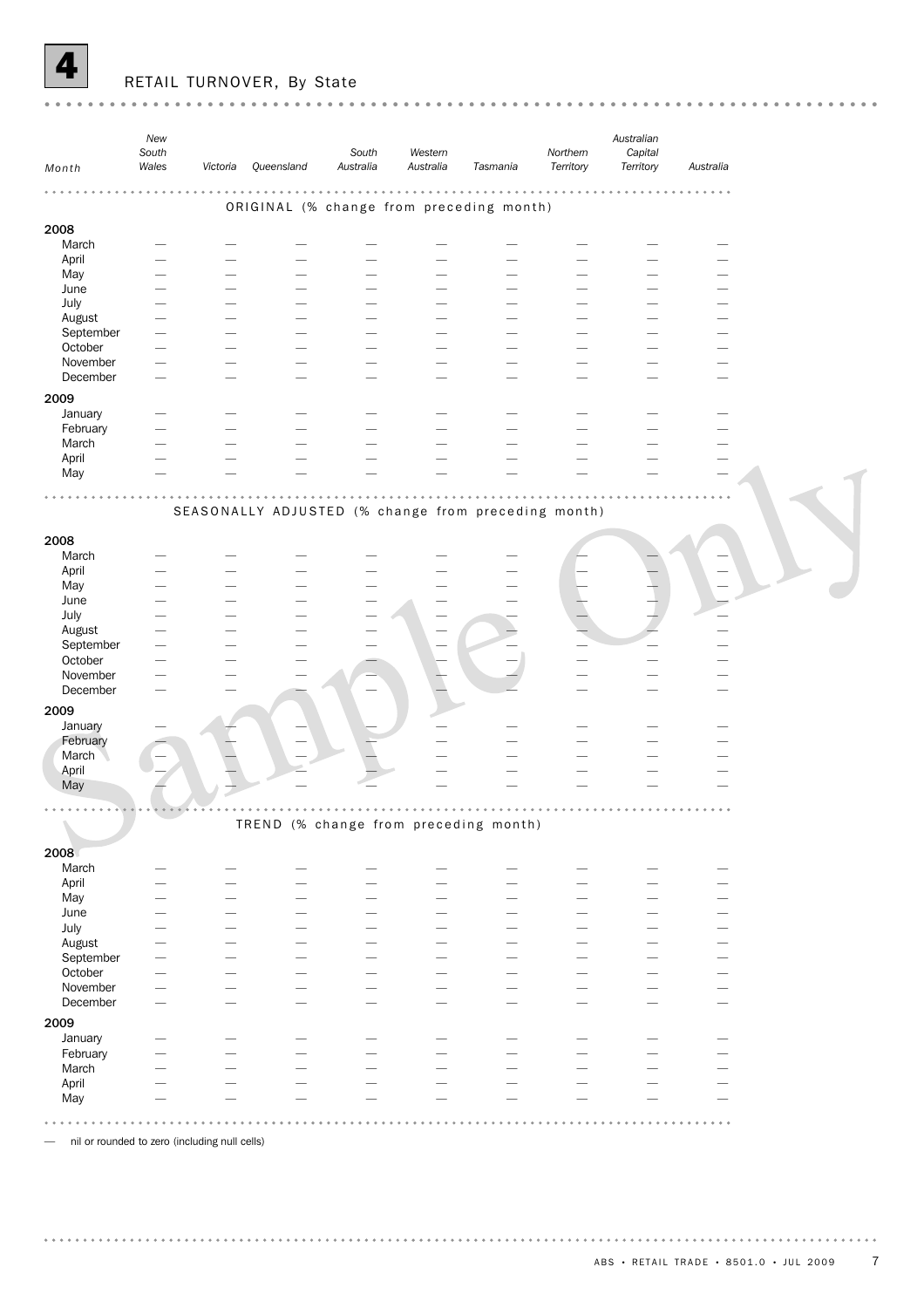*Clothing, Cafes, footwear restaurants and* Household and personal *Food goods Other takeaway Department accessory retailing retailing Quarter retailing stores Total food services retailing* . . . . . . . . . . CURRENT PRICES (% change from preceding quarter) 2007 March — — — — — — — June — — — — — — — — — — — September — — — — — — — — — — December — — — — — — — — — — — 2008<br>March March — — — — — — — June — — — — — — — — — — September<br>December December — — — — — — — — — — — 2009 March — — — — — — — . . . . . . . . . . . .  $2.2.2.2.2.2.2$  $2.2.2.2.2$ a a a a a . . . . . . . . CHAIN VOLUME MEASURES (% change from preceding quarter) 2007<br>March March — — — — — — — June — — — — — — — — — — — September December — — — — — — — — — — — 2008 March — — — — — — — — — — — June — — — — — — — — — — — September<br>December December — — — — — — — 2009 March — — — — — — — . . . . . . . . . . . . . . . <u>andona</u> IMPLICIT PRICE DEFLATORS (% change from preceding quarter) 2007 March  $-$ June — — — — — — — September — — — — — — — December 2008<br>March March — — — — — — — June — — — — — — — — — — — September December — — — — — — — — — — — 2009 March — — — — — — —

— nil or rounded to zero (including null cells)

 $\frac{1}{2} \left( \frac{1}{2} \right) \left( \frac{1}{2} \right) \left( \frac{1}{2} \right) \left( \frac{1}{2} \right) \left( \frac{1}{2} \right)$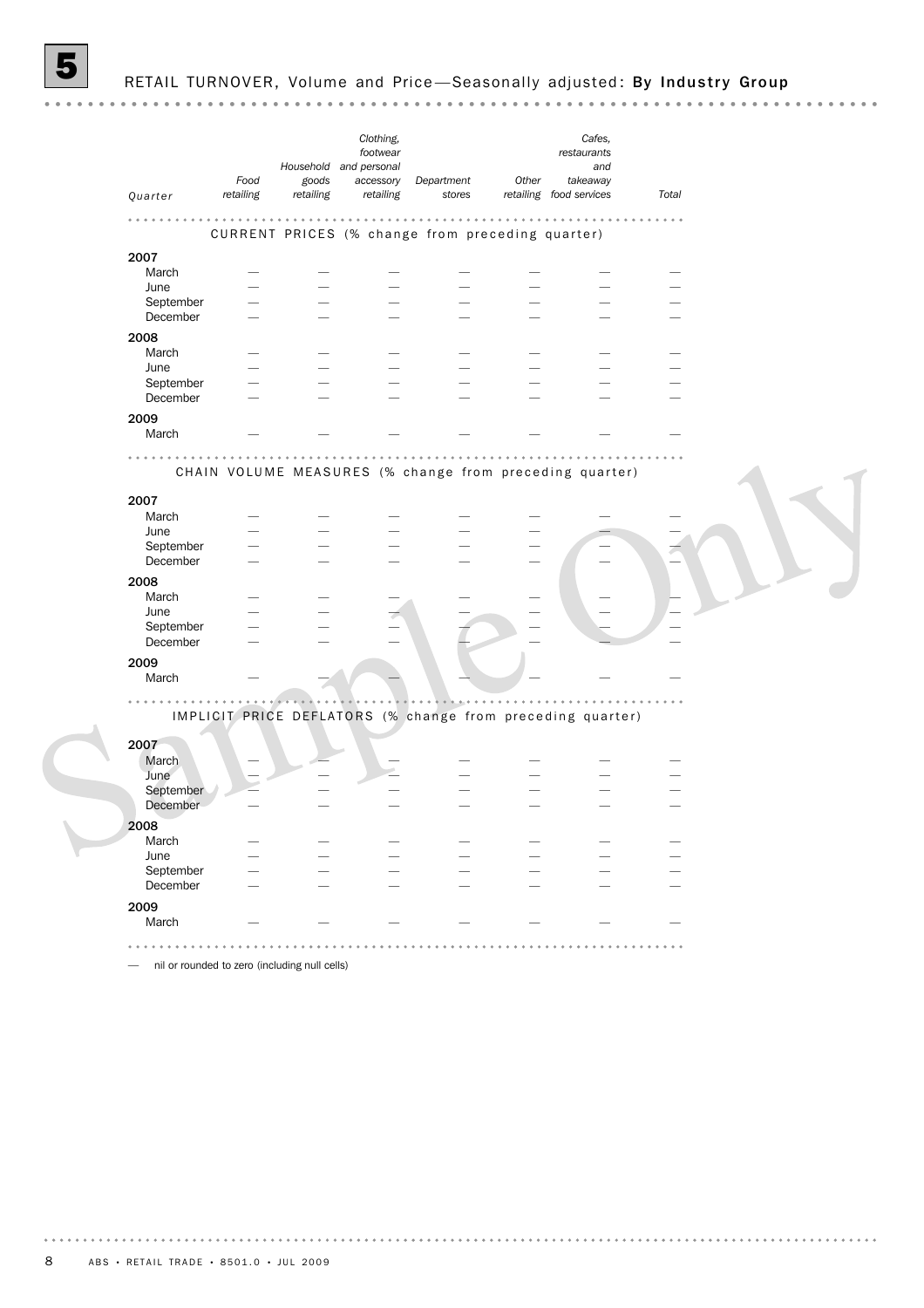

 $\sim$   $\sim$ 

*New Australian South South Western Northern Capital Australia Territory Victoria Queensland Australia Tasmania Territory Australia Quarter Wales*  $2.2.2.2$ . . . . . . . . . . . . . . . . . . . . . . . . . . . . . . . . . . . . . . . . . . . . . . . CURRENT PRICES (% change from preceding quarter) 2007 March — — — — — — — — — June — — — — — — — — — September — — — — — — — — — — — — — December — — — — — — — — — — — — — — 2008 March — — — — — — — — — — — — — — June — — — — — — — — — September — — — — — — — — — — — — — — December — — — — — — — — — — — — — — 2009 March — — — — — — — — — — — — — — . . . . . . CHAIN VOLUME MEASURES (% change from preceding quarter) 2007<br>March March — — — — — — — — — — — — — — June — — — — — — — — — September — — — — — — — — — — — — — December — — — — — — — — — 2008 March — — — — — — — — — — — — — — — June – – – – – – – – – – – – September — — — — — — — — — — — — — — December — — — — — — — — — 2009 March — — — — — — — — — — — — — . . . . . . . IMPLICIT PRICE DEFLATORS (% change from preceding quarter) 2007 March — — — — — — — — — — — — — — — — June — — — — — — — — — September — — — — — — — — — — — — — — — — — — December — — — — — — — — — 2008<br>March March — — — — — — — — — June / — — — — — — — — — — — — — — September — — — — — — — — — — — — — December — — — — — — — — — — — — — — 2009 March — — — — — — — — — . . . . . . . . . . . . . . . . . . . — nil or rounded to zero (including null cells)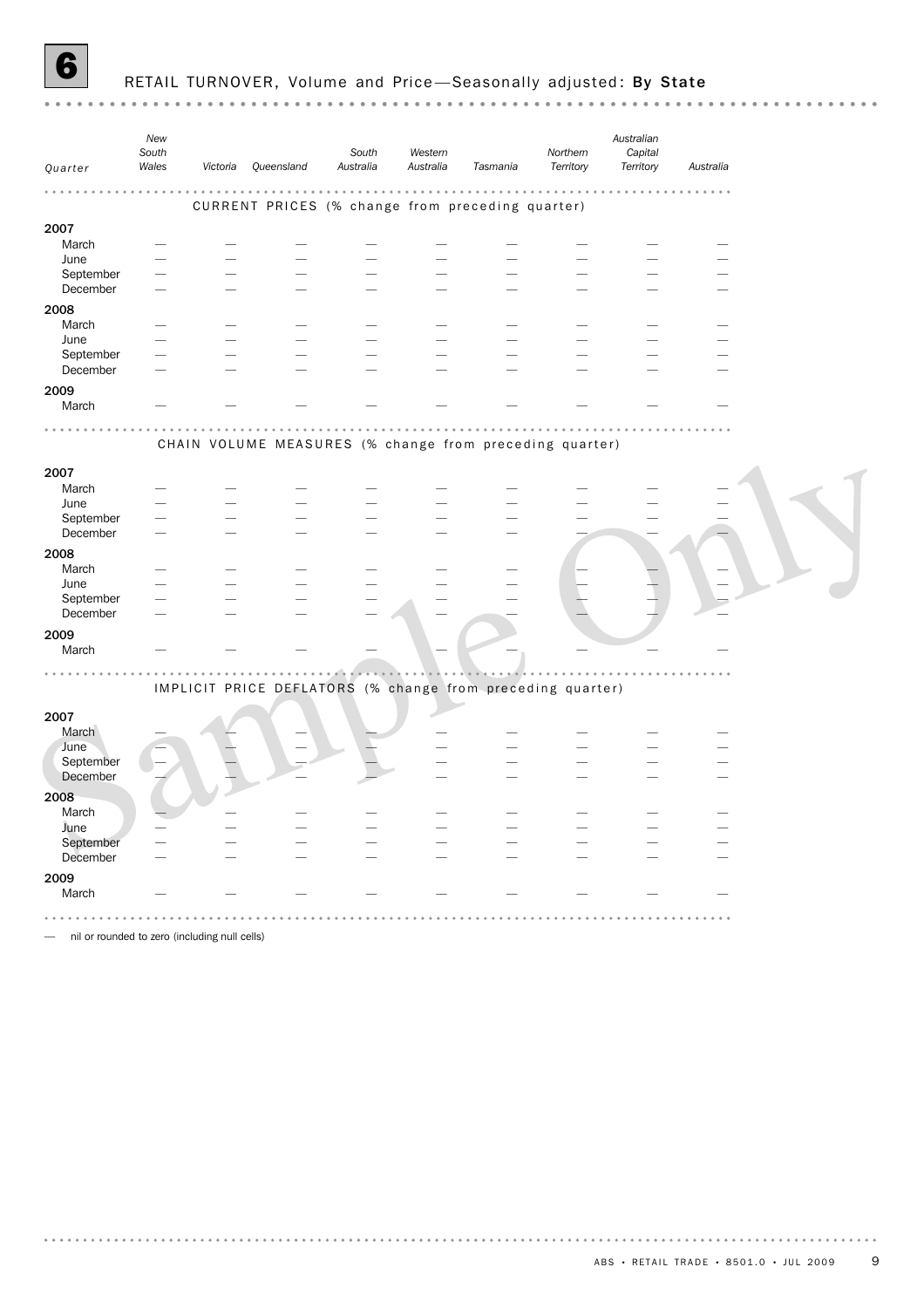*Clothing, Cafes, footwear restaurants* Household and personal *and Food Other goods accessory Department takeaway Quarter retailing retailing retailing stores Total food services retailing* . . . . . . . . ORIGINAL (\$ million) 2007 March — — — — — — — June — — — — — — — — — — September — — — — — — — — — — — December — — — — — — — — — — 2008<br>March March — — — — — — — June — — — — — — — — — — — September<br>December December — — — — — — — — — — — 2009 March — — — — — — — . . . . . . . . a a a a SEASONALLY ADJUSTED (\$ million) 2007<br>March March — — — — — — — June — — — — — — — — — — September — — December 2008<br>March March — — — — — — — — — — — June — — — — — — — September<br>December December — — — — — — — 2009 March  $-$ TREND (\$ million) 2007 March  $-$ June — — — — — — — September December 2008<br>March March — — — — — — — June — — — — — — — — — — September December — — — — — — — — — — 2009 March — — — — — — —

— nil or rounded to zero (including null cells)

 $\frac{1}{2} \left( \frac{1}{2} \right) \left( \frac{1}{2} \right) \left( \frac{1}{2} \right) \left( \frac{1}{2} \right) \left( \frac{1}{2} \right)$ 

. . . . . . . . .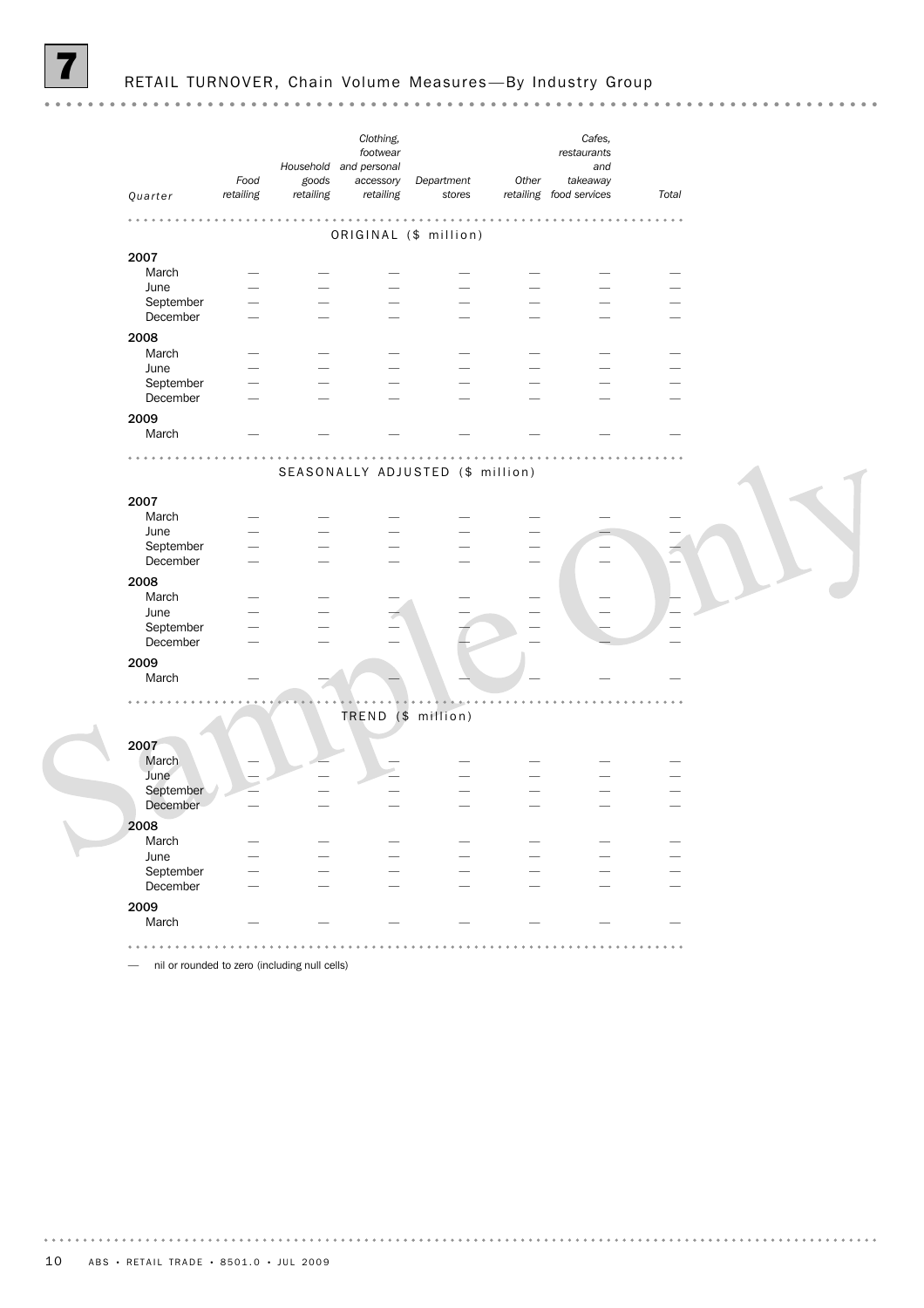| Quarter   | Food<br>retailing | goods<br>retailing | Clothing,<br>footwear<br>Household and personal<br>accessory<br>retailing | Department<br>stores                                  | Other                    | Cafes,<br>restaurants<br>and<br>takeaway<br>retailing food services | Total |  |
|-----------|-------------------|--------------------|---------------------------------------------------------------------------|-------------------------------------------------------|--------------------------|---------------------------------------------------------------------|-------|--|
|           |                   |                    |                                                                           |                                                       |                          |                                                                     |       |  |
|           |                   |                    |                                                                           | ORIGINAL (% change from preceding quarter)            |                          |                                                                     |       |  |
| 2007      |                   |                    |                                                                           |                                                       |                          |                                                                     |       |  |
| March     |                   |                    |                                                                           |                                                       |                          |                                                                     |       |  |
| June      |                   |                    |                                                                           |                                                       |                          |                                                                     |       |  |
| September |                   |                    |                                                                           |                                                       |                          |                                                                     |       |  |
| December  |                   |                    |                                                                           |                                                       |                          |                                                                     |       |  |
| 2008      |                   |                    |                                                                           |                                                       |                          |                                                                     |       |  |
| March     |                   |                    |                                                                           |                                                       |                          |                                                                     |       |  |
| June      |                   |                    |                                                                           |                                                       |                          |                                                                     |       |  |
| September |                   |                    |                                                                           |                                                       |                          |                                                                     |       |  |
| December  |                   |                    |                                                                           |                                                       |                          |                                                                     |       |  |
| 2009      |                   |                    |                                                                           |                                                       |                          |                                                                     |       |  |
| March     |                   |                    |                                                                           |                                                       |                          |                                                                     |       |  |
|           |                   |                    |                                                                           |                                                       |                          |                                                                     |       |  |
|           |                   |                    |                                                                           | SEASONALLY ADJUSTED (% change from preceding quarter) |                          |                                                                     |       |  |
|           |                   |                    |                                                                           |                                                       |                          |                                                                     |       |  |
| 2007      |                   |                    |                                                                           |                                                       |                          |                                                                     |       |  |
| March     |                   |                    |                                                                           |                                                       |                          |                                                                     |       |  |
| June      |                   |                    |                                                                           |                                                       |                          |                                                                     |       |  |
| September |                   |                    |                                                                           |                                                       |                          |                                                                     |       |  |
| December  |                   |                    |                                                                           |                                                       |                          |                                                                     |       |  |
| 2008      |                   |                    |                                                                           |                                                       |                          |                                                                     |       |  |
| March     |                   |                    |                                                                           |                                                       |                          |                                                                     |       |  |
| June      |                   |                    |                                                                           |                                                       |                          |                                                                     |       |  |
| September |                   |                    |                                                                           |                                                       |                          |                                                                     |       |  |
| December  |                   |                    |                                                                           |                                                       |                          |                                                                     |       |  |
| 2009      |                   |                    |                                                                           |                                                       |                          |                                                                     |       |  |
| March     |                   |                    |                                                                           |                                                       |                          |                                                                     |       |  |
|           |                   |                    |                                                                           |                                                       |                          |                                                                     |       |  |
|           |                   |                    |                                                                           | TREND (% change from preceding quarter)               |                          |                                                                     |       |  |
|           |                   |                    |                                                                           |                                                       |                          |                                                                     |       |  |
| 2007      |                   |                    |                                                                           |                                                       |                          |                                                                     |       |  |
| March     |                   |                    |                                                                           |                                                       |                          |                                                                     |       |  |
| June      |                   |                    |                                                                           |                                                       |                          |                                                                     |       |  |
| September |                   |                    |                                                                           |                                                       |                          |                                                                     |       |  |
| December  |                   |                    |                                                                           |                                                       |                          |                                                                     |       |  |
| 2008      |                   |                    |                                                                           |                                                       |                          |                                                                     |       |  |
| March     |                   |                    |                                                                           |                                                       |                          |                                                                     |       |  |
| June      |                   |                    |                                                                           |                                                       |                          |                                                                     |       |  |
| September |                   |                    |                                                                           |                                                       |                          |                                                                     |       |  |
| December  |                   |                    |                                                                           |                                                       | $\overline{\phantom{0}}$ |                                                                     |       |  |
| 2009      |                   |                    |                                                                           |                                                       |                          |                                                                     |       |  |
| March     |                   |                    |                                                                           |                                                       |                          |                                                                     |       |  |
|           |                   |                    |                                                                           |                                                       |                          |                                                                     |       |  |

. . . . . . . . . . . . . . . . .

. . . . . . . . . . .

— nil or rounded to zero (including null cells)

. . . . . . . . . .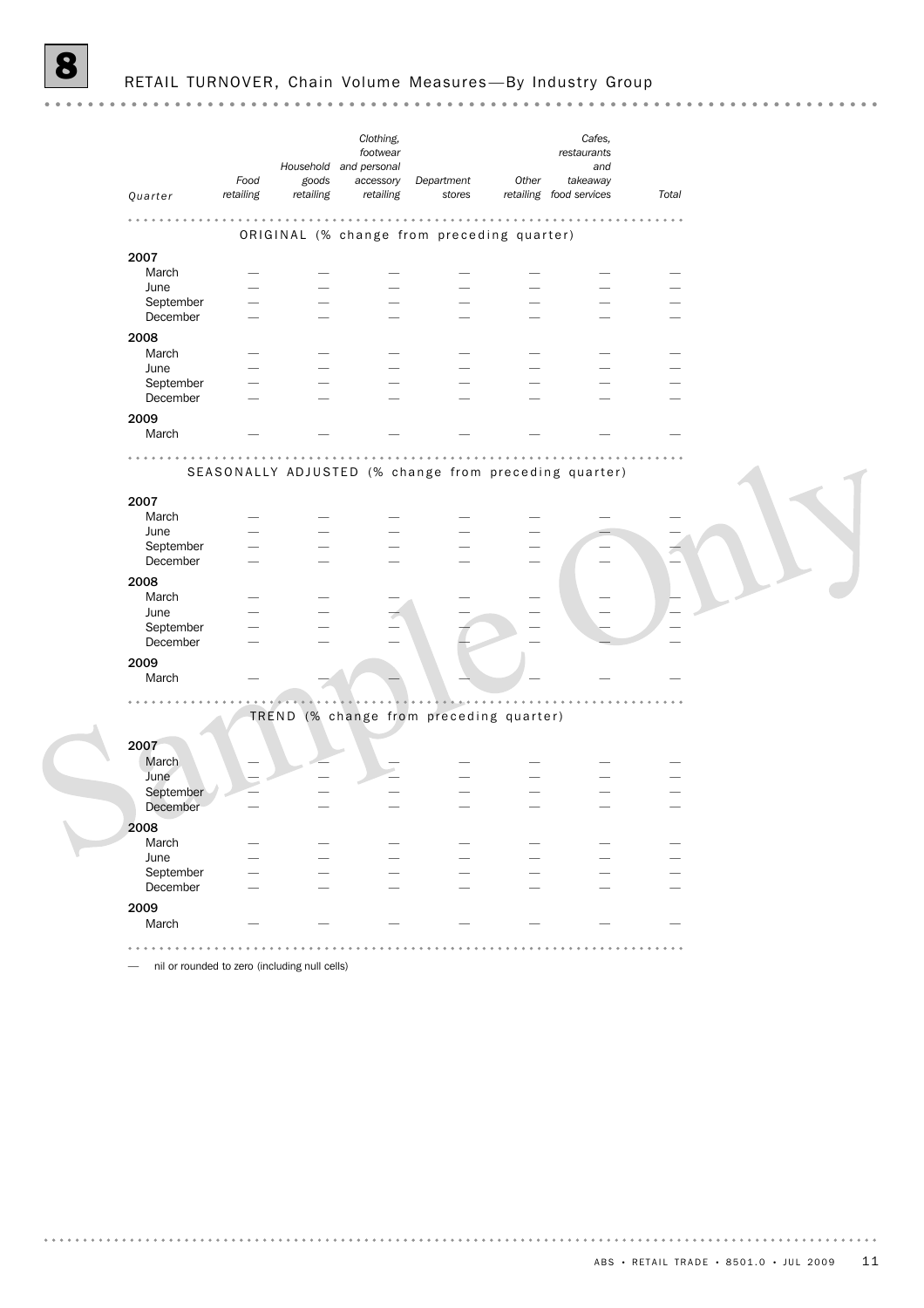

 $\sim$   $\sim$ 

#### RETAIL TURNOVER, Chain Volume Measures-By State

*New Australian South South Western Northern Capital Victoria Queensland Australia Australia Tasmania Territory Territory Australia Quarter Wales* . . . . . . . . . . . .  $\sim 10^{-1}$  $\cdots$  $\sim 10^{-1}$  $\frac{1}{2}$ . . . . . . . . ORIGINAL (\$ million) 2007<br>March March — — — — — — — — — — — — — — June — — — — — — — — — September — — — — — — — — — — — — — December — — — — — — — — — — — — — 2008 March — — — — — — — — — June — — — — — — — — — September — — — — — — — — — — — — — December — — — — — — — — — — — — — — 2009 March — — — — — — — — — . . . . . . . SEASONALLY ADJUSTED (\$ million) 2007<br>March March — — — — — — — — — — — — — — June — — — — — — — — — September — — — — — — — — — — — — — — December — — — — — — — — — 2008 March — — — — — — — — — — — — — June – – – – – – – – – – – September — — — — — — — — — — — — — — December — — — — — — — — — 2009 March — — — — — — — — — — — — — . . . . . . . . TREND (\$ million) 2007 March — — — — — — — — — — — — June — — — — — — — — — September — — — — — — — — — December — — — — — — — — — 2008 March — — — — — — — — — June — — — — — — — — — — — — — September — — — — — — — — — — — — — — December — — — — — — — — — — — — — 2009 March — — — — — — — — — — — — — — 

— nil or rounded to zero (including null cells)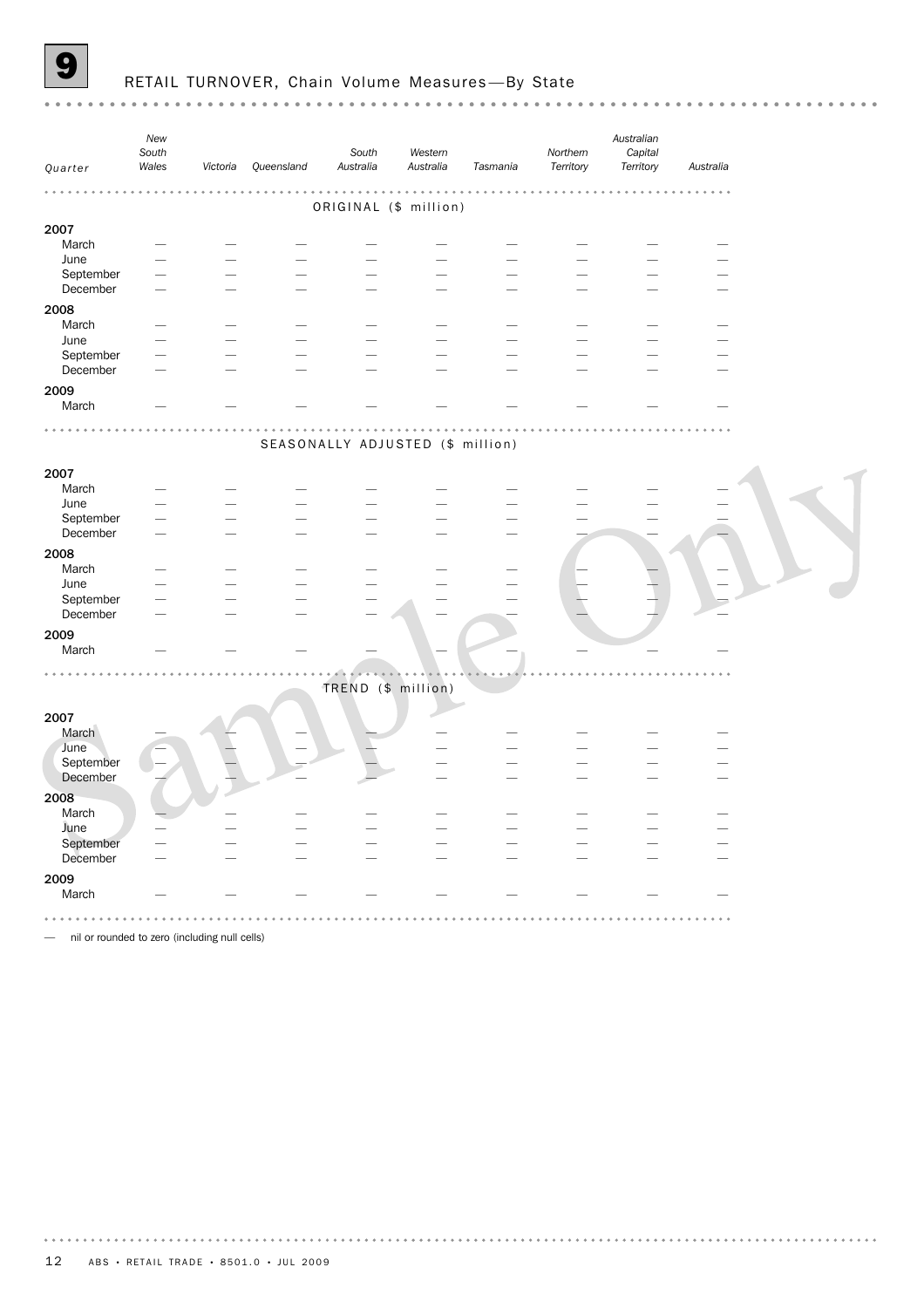

|                   | New<br>South<br>Wales | Victoria | Queensland                                            | South<br>Australia | Western<br>Australia | Tasmania | Northern<br>Territory | Australian<br>Capital<br>Territory | Australia |  |
|-------------------|-----------------------|----------|-------------------------------------------------------|--------------------|----------------------|----------|-----------------------|------------------------------------|-----------|--|
| Quarter           |                       |          |                                                       |                    |                      |          |                       |                                    |           |  |
|                   |                       |          |                                                       |                    |                      |          |                       |                                    |           |  |
|                   |                       |          | ORIGINAL (% change from preceding quarter)            |                    |                      |          |                       |                                    |           |  |
| 2007              |                       |          |                                                       |                    |                      |          |                       |                                    |           |  |
| March             |                       |          |                                                       |                    |                      |          |                       |                                    |           |  |
| June              |                       |          |                                                       |                    |                      |          |                       |                                    |           |  |
| September         |                       |          |                                                       |                    |                      |          |                       |                                    |           |  |
| December          |                       |          |                                                       |                    |                      |          |                       |                                    |           |  |
| 2008              |                       |          |                                                       |                    |                      |          |                       |                                    |           |  |
| March             |                       |          |                                                       |                    |                      |          |                       |                                    |           |  |
| June              |                       |          |                                                       |                    |                      |          |                       |                                    |           |  |
| September         |                       |          |                                                       |                    |                      |          |                       |                                    |           |  |
| December          |                       |          |                                                       |                    |                      |          |                       |                                    |           |  |
| 2009              |                       |          |                                                       |                    |                      |          |                       |                                    |           |  |
| March             |                       |          |                                                       |                    |                      |          |                       |                                    |           |  |
|                   |                       |          |                                                       |                    |                      |          |                       |                                    |           |  |
|                   |                       |          |                                                       |                    |                      |          |                       |                                    |           |  |
|                   |                       |          | SEASONALLY ADJUSTED (% change from preceding quarter) |                    |                      |          |                       |                                    |           |  |
| 2007              |                       |          |                                                       |                    |                      |          |                       |                                    |           |  |
| March             |                       |          |                                                       |                    |                      |          |                       |                                    |           |  |
| June              |                       |          |                                                       |                    |                      |          |                       |                                    |           |  |
| September         |                       |          |                                                       |                    |                      |          |                       |                                    |           |  |
| December          |                       |          |                                                       |                    |                      |          |                       |                                    |           |  |
|                   |                       |          |                                                       |                    |                      |          |                       |                                    |           |  |
| 2008              |                       |          |                                                       |                    |                      |          |                       |                                    |           |  |
| March             |                       |          |                                                       |                    |                      |          |                       |                                    |           |  |
| June<br>September |                       |          |                                                       |                    |                      |          |                       |                                    |           |  |
| December          |                       |          |                                                       |                    |                      |          |                       |                                    |           |  |
|                   |                       |          |                                                       |                    |                      |          |                       |                                    |           |  |
| 2009              |                       |          |                                                       |                    |                      |          |                       |                                    |           |  |
| March             |                       |          |                                                       |                    |                      |          |                       |                                    |           |  |
|                   |                       |          |                                                       |                    |                      |          |                       |                                    |           |  |
|                   |                       |          | TREND (% change from preceding quarter)               |                    |                      |          |                       |                                    |           |  |
|                   |                       |          |                                                       |                    |                      |          |                       |                                    |           |  |
| 2007              |                       |          |                                                       |                    |                      |          |                       |                                    |           |  |
| March             |                       |          |                                                       |                    |                      |          |                       |                                    |           |  |
| June              |                       |          |                                                       |                    |                      |          |                       |                                    |           |  |
| September         |                       |          |                                                       |                    |                      |          |                       |                                    |           |  |
| December          |                       |          |                                                       |                    |                      |          |                       |                                    |           |  |
| 2008              |                       |          |                                                       |                    |                      |          |                       |                                    |           |  |
| March             |                       |          |                                                       |                    |                      |          |                       |                                    |           |  |
| June              |                       |          |                                                       |                    |                      |          |                       |                                    |           |  |
| September         |                       |          |                                                       |                    |                      |          |                       |                                    |           |  |
| December          |                       |          |                                                       |                    |                      |          |                       |                                    |           |  |
| 2009              |                       |          |                                                       |                    |                      |          |                       |                                    |           |  |
| March             |                       |          |                                                       |                    |                      |          |                       |                                    |           |  |
|                   |                       |          |                                                       |                    |                      |          |                       |                                    |           |  |
|                   |                       |          |                                                       |                    |                      |          |                       |                                    |           |  |

— nil or rounded to zero (including null cells)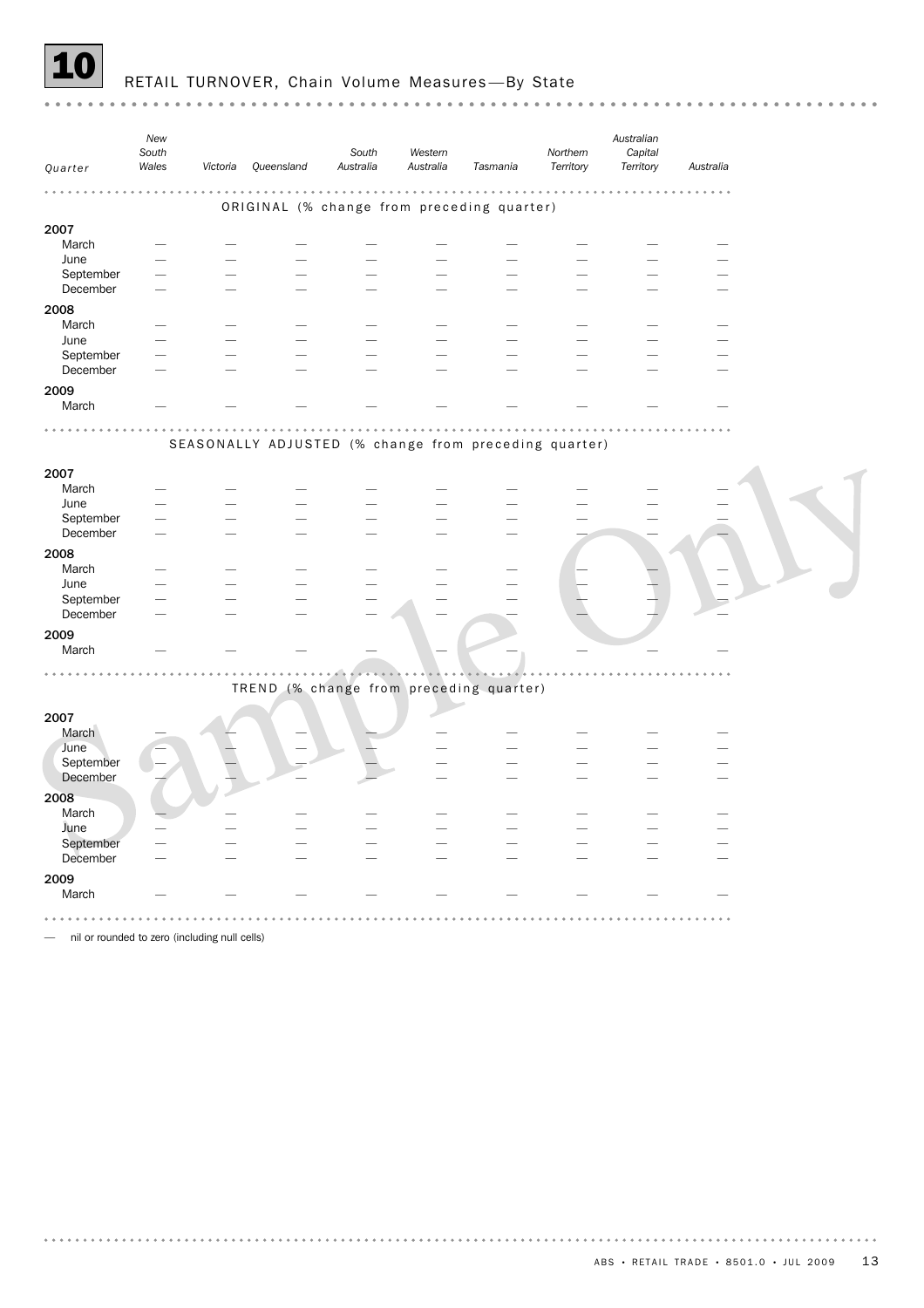### EXPLANATORY NOTES

|                     | $\cdots$                    |
|---------------------|-----------------------------|
| <b>INTRODUCTION</b> | $\mathbf{1}$<br><b>XXXX</b> |
|                     | $\mathbf{2}$<br><b>XXXX</b> |
| SCOPE AND COVERAGE  | 3<br>XXX                    |
|                     | 4<br>XXX                    |
|                     | 5<br>XX                     |

14 ABS • RETAIL TRADE • 8501.0 • JUL 2009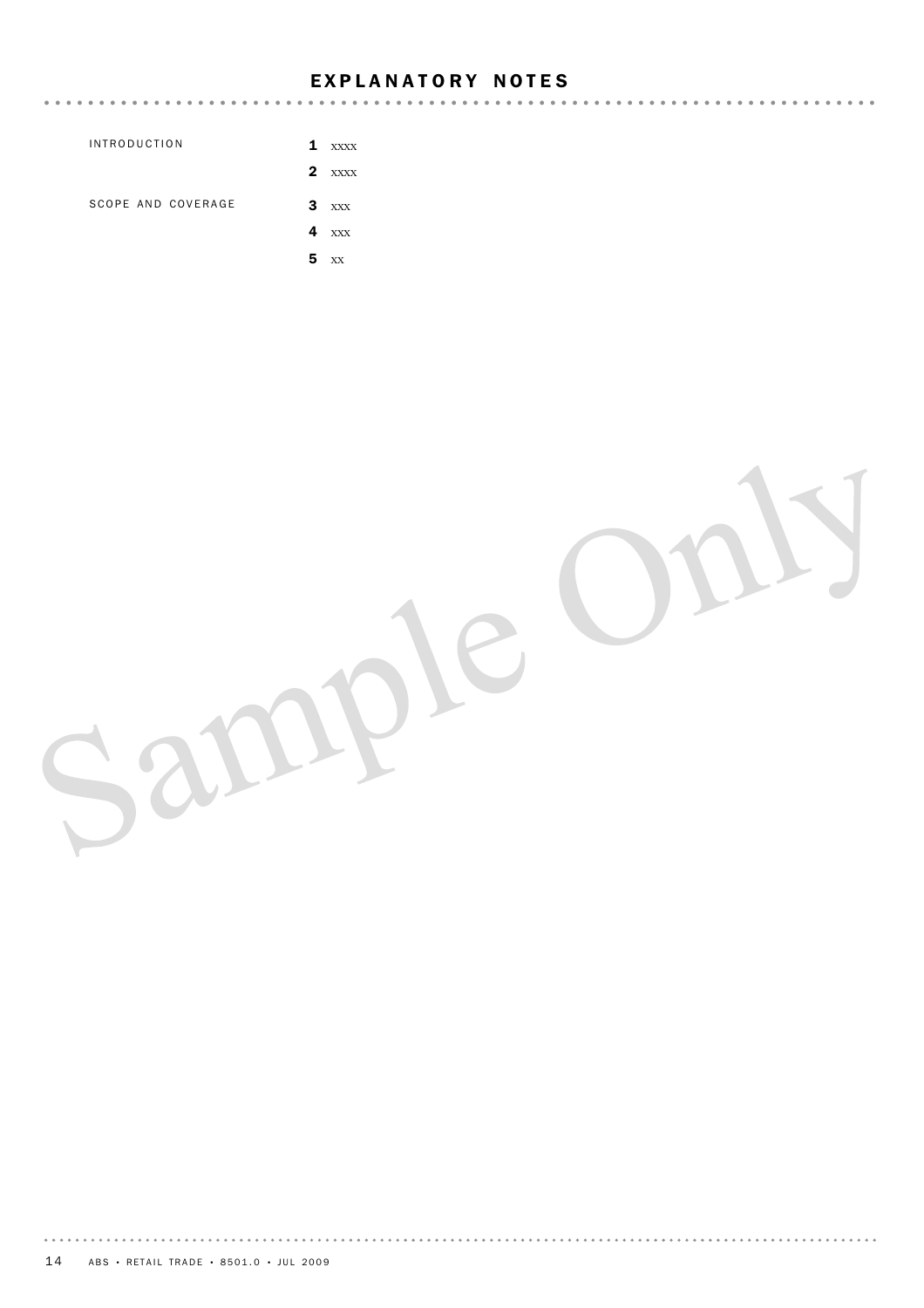Sample Only